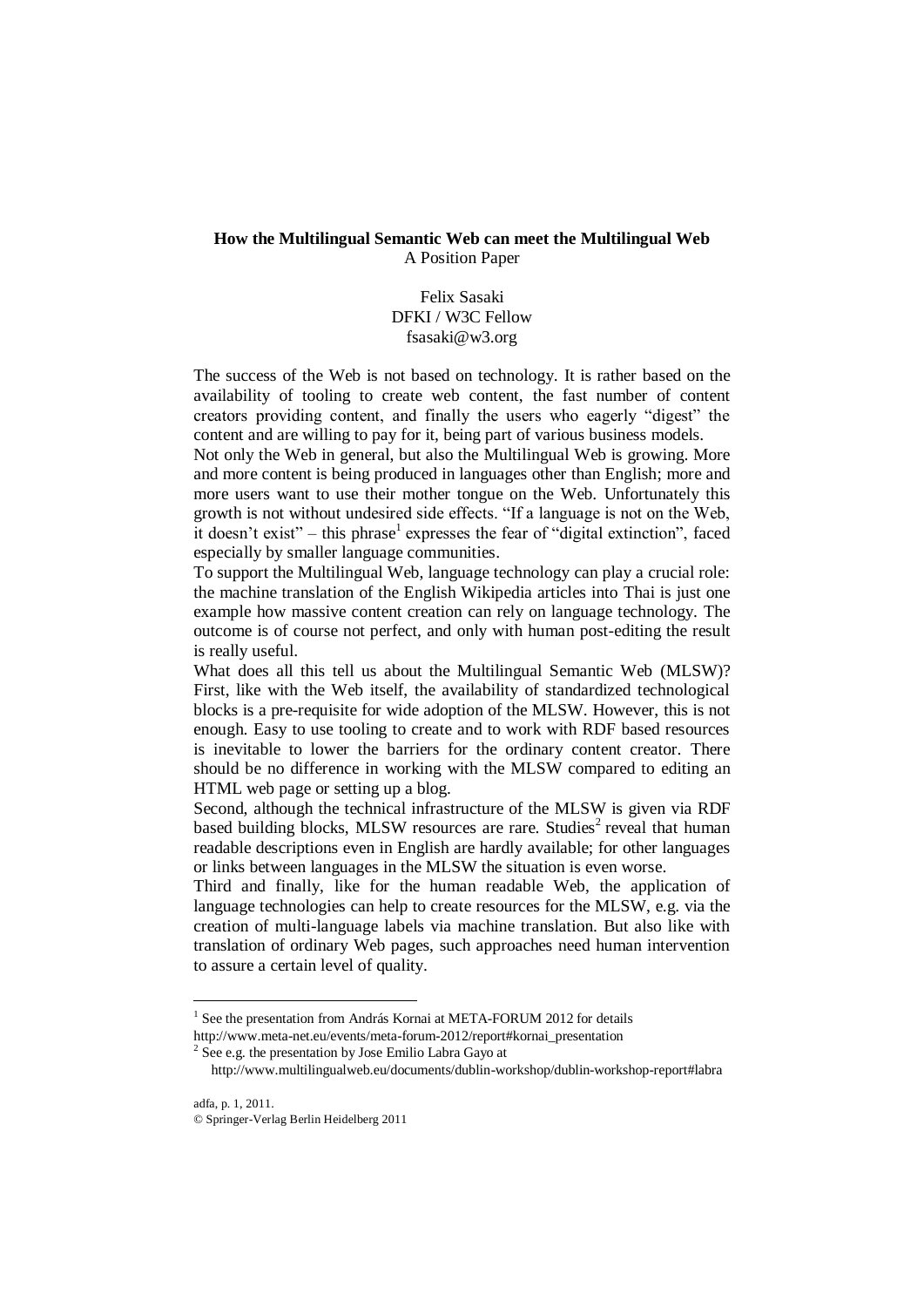The main message of this position statement is that the MLSW has several gaps, which currently hinder the widespread creation and usage of multilingual resources for the Semantic Web. About 2 ½ years ago a similar observation of gaps lead to the creation of a European thematic network, called "The MultilingualWeb"<sup>3</sup>. Via a series of workshops, stakeholders from diverse areas came together and discussed gaps that hinder the development of the Multilingual Web. As one concrete outcome, a EU project was created to develop tooling and standards for a subset of gaps, related to metadata in localization workflows. The W3C MultilingualWeb-LT working group<sup>4</sup> forms the umbrella for this effort. In addition the underlying EU project continues to run the MultilingualWeb workshop series, as a basis for continuous crosscommunity information exchange and long-term planning.

It seems that for the progress of the MLSW a similar effort is needed. This should not only focus on technology, but on integrating communities. In the remainder of this position statement we will go through the various stakeholder groups identified within the MultilingualWeb workshop series, and will map them to the situation in the MLSW.

**Platform Developers** provide the technological building blocks that are needed for multilingual content creation and access on the Web. For the Multilingual Web the browser plays a major role. For the MLSW a platform for easy creation of RDF "without seeing the source code" is yet to come. Both the Multilingual Web and the MLSW face challenges in handling of translation workflows. Although more Web content is being translated, the key web technologies HTML and RDF so far have no means to support this process. The forehand mentioned MultilingualWeb-LT working group provides a solution which can be applied to the multilingual Semantic Web as well: upcoming metadata as part of  $\widehat{HTML5}$  based labels in RDF  $1.1^5$ .

The adoption of RDF is hindered by the abstract level of the related standards, lack of outreach, un-harmonized usage of multilingual labeling (see the studies mentioned before), or a lack of testability. A reference implementation of an easy-to-use platform, accompanied by various e.g. educational materials, could boost the adoption of the MLSW. For the Multilingual Web, the W3C has made a long-term effort to raise awareness for multilingual issues via its Internationalization Activity. It is time to work on awareness for the MLSW in this and other fora.

**Content Creators** more and more need to bring content to different delivery platforms, especially via mobile devices. Since these devices lack computing

<sup>5</sup> The usage oft the metadata in HTML5 can be seen at

1

<http://www.w3.org/TR/its20/#EX-translate-html5> . Since RDF 1.1. encompasses an HTML5 data type, the same approach can be used for translation metadata in RDF labels.

<sup>&</sup>lt;sup>3</sup> Se[e http://www.multilingualweb.eu/](http://www.multilingualweb.eu/) for further information.

<sup>&</sup>lt;sup>4</sup> Se[e http://www.w3.org/International/multilingualweb/lt/](http://www.w3.org/International/multilingualweb/lt/) for further information.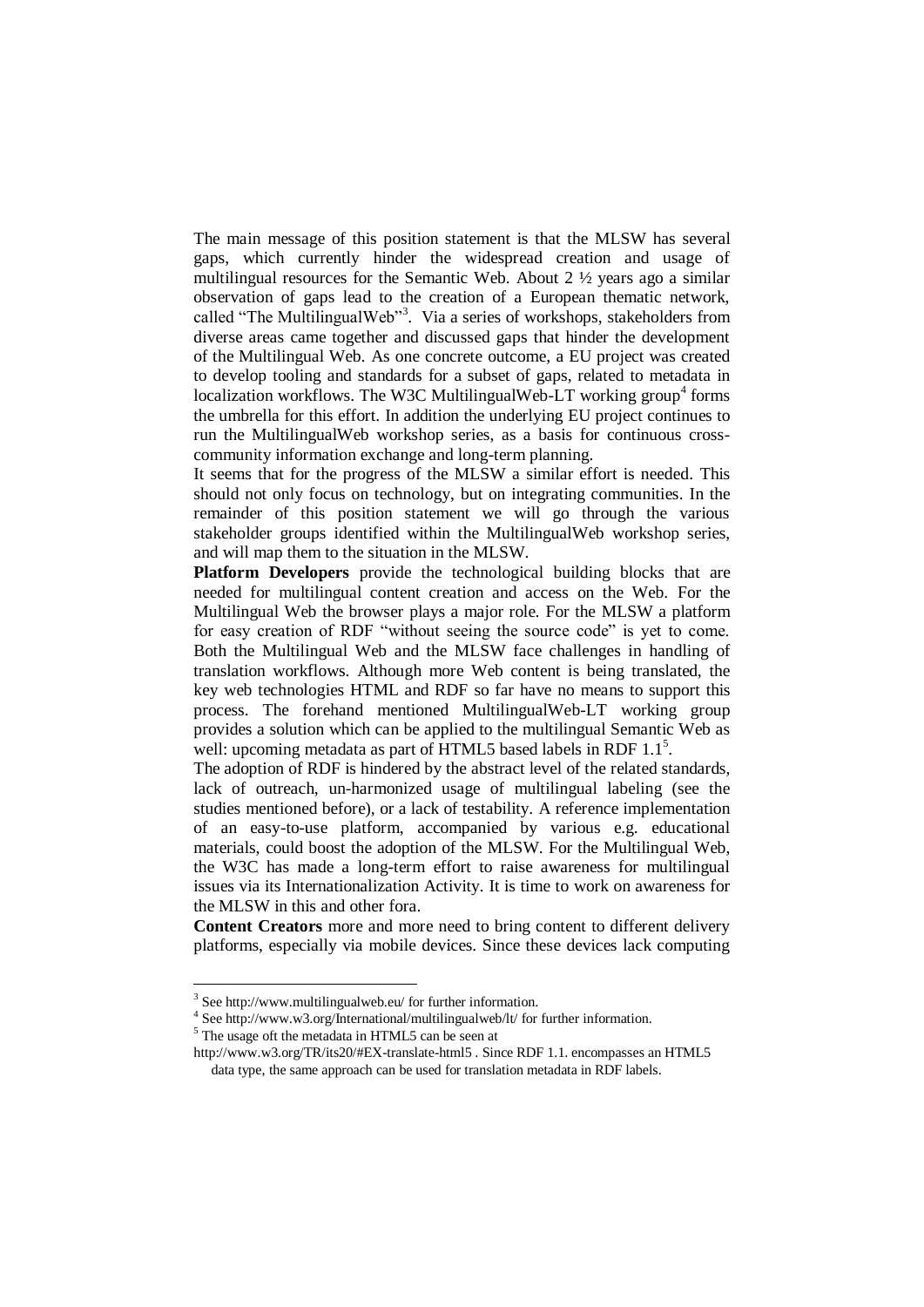power, many aspects of multilinguality need to be carefully addressed. For the Web in general the creation of applications that work only via the network, e.g. voice analysis and synthesis, has grown. The same holds for the MLSW: device independency can only be achieved if there are stable services which a MLSW "client" can make use of.

The need to create more inter-language links again is valid for both parts of the Web. In the Multilingual Web personalization has become ubiquitous. Search engine providers and other services track user behavior in order to provide the most relevant content in a given situation. The same desire seems to be given for the MLSW: a user e.g. of multilingual RDF resources should not need to have to provide details what parts of the resources (domain specific or general) are relevant; the MLSW "client" should choose the resources based on preferences and tracking of past behavior. Of course such an approach raises privacy issues – and it seems that an initiative like the W3C Tracking Protection working group might then become relevant for the MLSW as well.

The MLSW so far does not address e.g. the requirements of modalities other than text: what role has an image, a video or audio file in the Semantic Web? In the Multilingual Web it is common that such pieces of content are localized to a specific audience – but how about the MLSW? An effort like the English Wikipedia translated into Thai demonstrated the value of combining machine translation with volunteer efforts to create high quality content. For the MLSW, such community approaches are yet to come.

Tooling again seems to be crucial, e.g. to support the easy translation of human readable labels. Explaining the usage of such tooling leads to best practices. For the Web in general, W3C and other organizations recently launched "Web Platform Docs" to provide educational material to a worldwide audience of content creators. Having such material available for the MLSW will be an important step for wider adoption.

**Localizers** deal with internationalization practice in content creation, the distribution of content to localization companies and the onward distribution to individual translators. Improved efficiency of this process requires technical integration in the resulting workflow.

In this area, the problems of the MLSW are in essence the same as in the Multilingual Web. There is a huge fragmentation of standardization efforts in the localization area. Multiple, sometime overlapping standards are available from different organizations including the W3C, ISO, OASIS, ETSI, or the Unicode consortium. The gap here is often just to understand how the standards interplay.

What does this mean for the MLSW? Truly widespread adoption will mean that Semantic Web resources have to become part of localization workflows and are localized by professional localization companies, by volunteers or a mixture of both. There is no silver bullet to avoid the mistakes being made for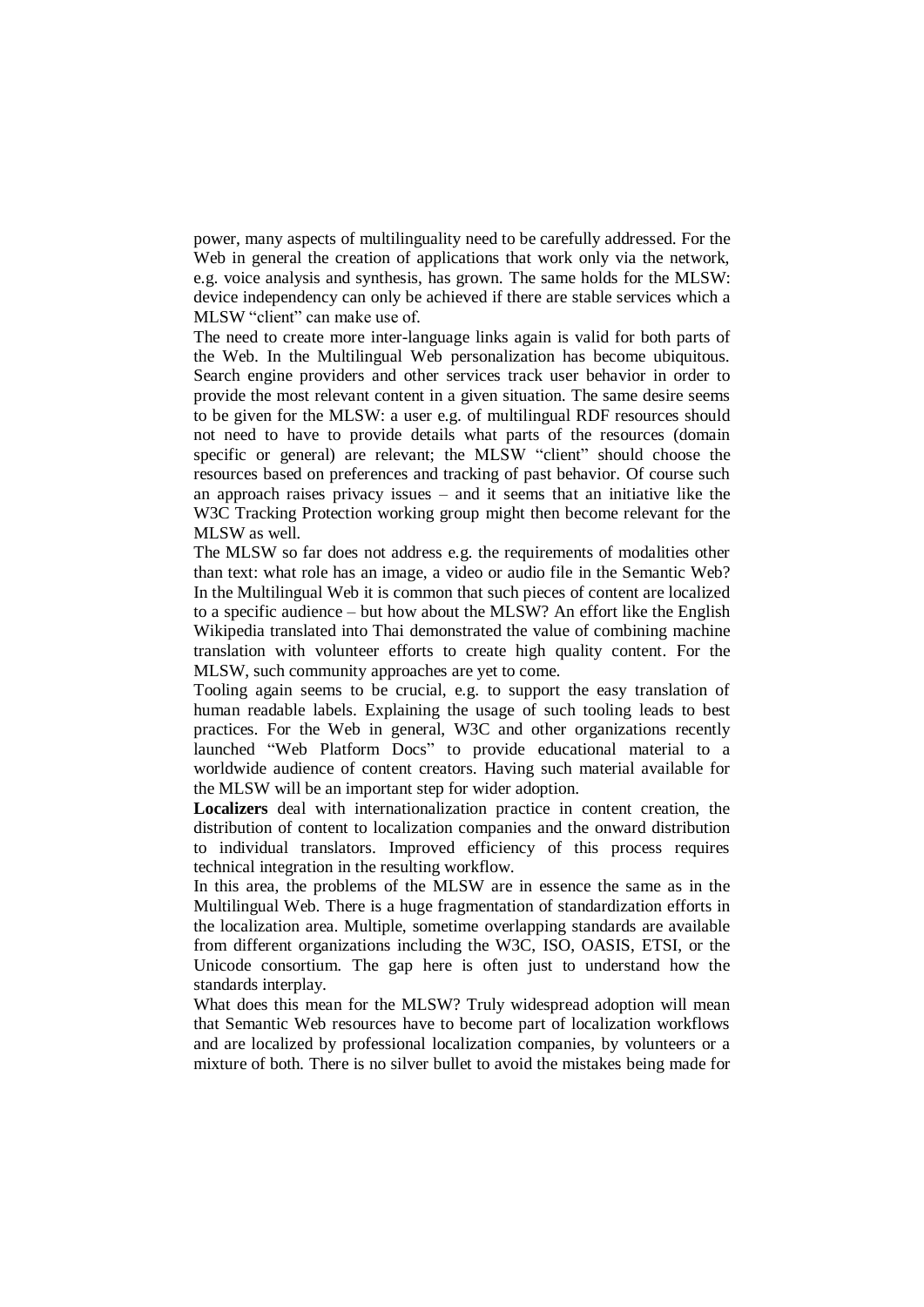localization of the Multilingual Web. Some advices can be made: not to develop additional standards in this area but rely on existing solutions; integrate localization functionality in a to be developed MLSW platform; and try to match localization workflows, content creators and project needs.

A very promising area in terms of localization tooling seems to be the integration of localization functionality in content creation tools. As mentioned before, the integration of content management and localization is a major task in this area. Bringing MLSW and content creation / localization tooling closer to each other is then just the next logical step.

For **machines**, i.e. applications based on language technology, resources from the MLSW are of (potential or actual) use for cross lingual search, machine translation, multilingual summarization etc. Some language technology applications help to improve the resources of the MLSW, e.g. again machine translation, or data cleansing techniques. The challenges in this area are similar to localization: there are many small solutions, integration has to be done repeatedly, and the re-use of multilingual resources is not straightforward.

Some small integration steps between localization, language technology and the MLSW are being taken. An example is the application of analytics, e.g. named entity annotation, in localization workflows. The dominant format in such workflows is XLIFF (XML Localization Interchange File format). So far there is no standardized way and no tooling available to represent named entities in XLIFF. In the MultilingualWeb-LT working group such tooling is being developed. This will lead to a named entity annotation round tripping workflow from HTML<sup>6</sup> (potentially with an intermediate step via  $NIF^7$ ) to XLIFF and back, after translation.

**Users** normally have no strong voice in the development of multilingual or other technologies. At the MultilingualWeb workshops, it became clear that the worldwide interest in multilingual content is high, but significant organizational and technical challenges need to be tackled for reaching people in less developed economies, especially in linguistically diverse regions such as Asia and Africa. Again, for the creation of content in the MLSW, the same problems apply as well.

A notion that is becoming common in the Multilingual Web is the difference between controlled and uncontrolled environments of content creation and translation. For the MLSW, this seems to be especially crucial for the paradigm of linked open data. Here currently there is practically no difference being made between human language labels created via high quality human translation, or automated results.

<u>.</u>

<sup>&</sup>lt;sup>6</sup> See an example annotation at http://www.w3.org/TR/its20/#EX-disambiguation-html5-local-1

<sup>7</sup> For details about NIF see http://nlp2rdf.org/nif-1-0